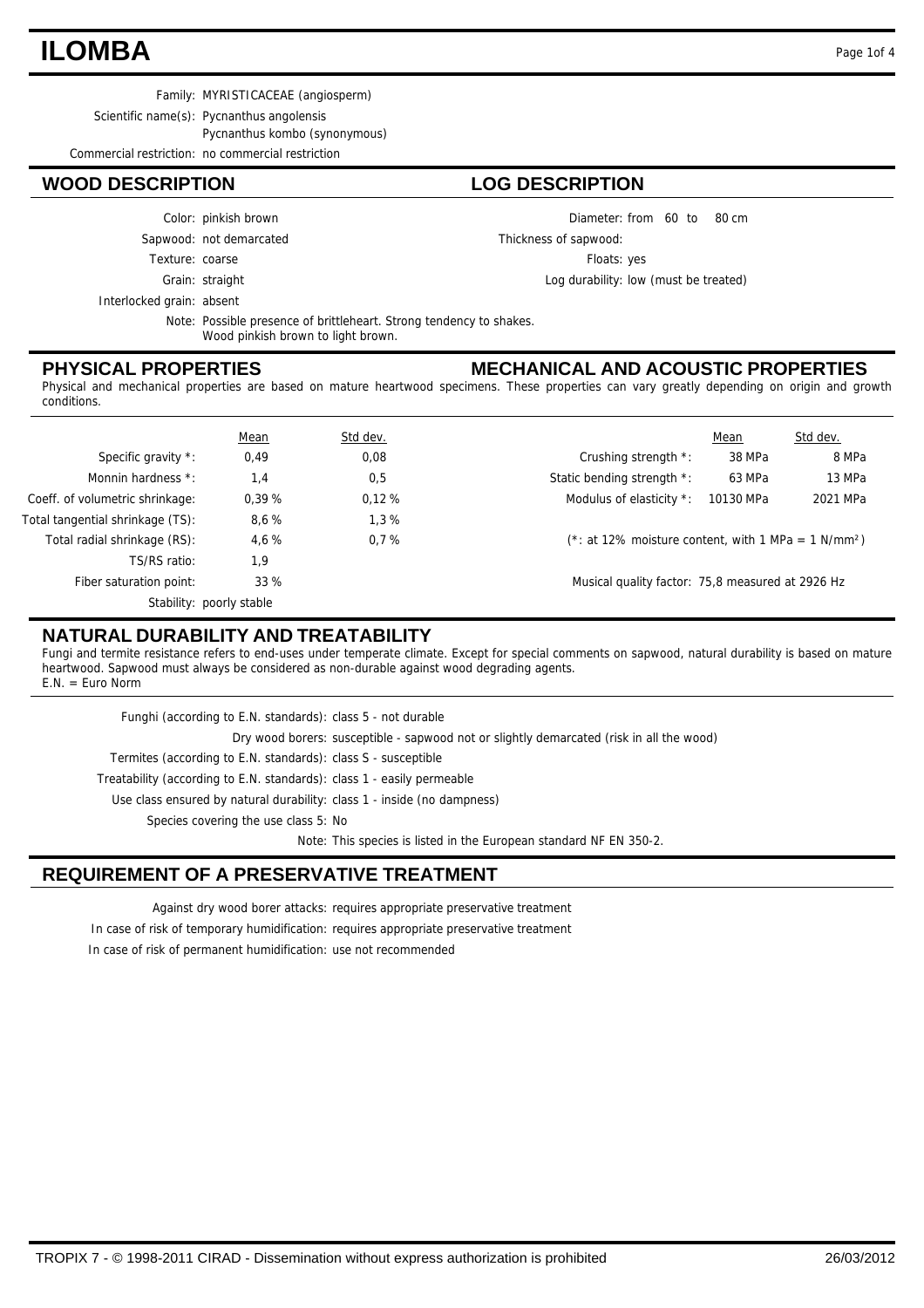## **ILOMBA** Page 2/4

### **DRYING**

| Drying rate: normal           |                                                               | Possible drying schedule: 4 |          |          |                  |
|-------------------------------|---------------------------------------------------------------|-----------------------------|----------|----------|------------------|
| Risk of distortion: high risk |                                                               | Temperature (°C)            |          |          |                  |
| Risk of casehardening: no     |                                                               | M.C. (%)                    | dry-bulb | wet-bulb | Air humidity (%) |
| Risk of checking: high risk   |                                                               | Green                       | 42       | 39       | 82               |
| Risk of collapse: yes         |                                                               | 50                          | 48       | 43       | 74               |
|                               | Note: Drying is difficult for thickness $> 54$ mm. Steaming   | 40                          | 48       | 43       | 74               |
|                               | strongly recommended before kiln drying $(T = 95^{\circ}C)$ , | 30                          | 48       | 43       | 74               |
|                               | Humidity = $100\%$ ) during 48 hours.                         | 15                          | 54       | 46       | 63               |

This schedule is given for information only and is applicable to thickness lower or equal to 38 mm. It must be used in compliance with the code of practice.

For thickness from 38 to 75 mm, the air relative humidity should be increased by 5 % at each step.

For thickness over 75 mm, a 10 % increase should be considered.

#### **SAWING AND MACHINING**

| Blunting effect: normal                       |                                                                                         |
|-----------------------------------------------|-----------------------------------------------------------------------------------------|
| Sawteeth recommended: ordinary or alloy steel |                                                                                         |
| Cutting tools: ordinary                       |                                                                                         |
| Peeling: good                                 |                                                                                         |
|                                               | Slicing: not recommended or without interest                                            |
|                                               | Note: Quartersawn recommended in order to reduce the risks of distortion during drying. |

#### **ASSEMBLING**

Nailing / screwing: poor

Gluing: correct

Note: Tends to split when nailing.

#### **COMMERCIAL GRADING**

Appearance grading for sawn timbers: According to SATA grading rules (1996) For the "General Purpose Market": Possible grading for square edged timbers: choix I, choix II, choix III, choix IV Possible grading for short length lumbers: choix I, choix II Possible grading for short length rafters: choix I, choix II, choix III For the "Special Market": Possible grading for strips and small boards (ou battens): choix I, choix II, choix III Possible grading for rafters: choix I, choix II, choix III

#### **FIRE SAFETY**

Thickness > 14 mm : M.3 (moderately inflammable) Thickness < 14 mm : M.4 (easily inflammable) Conventional French grading: Euroclasses grading: D s2 d0 Default grading for solid wood, according to requirements of European standard EN 14081-1 annex C (April 2009). It concerns structural graded timber in vertical uses with mean density upper 0.35 and thickness upper 22 mm.

#### **END-USES**

Veneer for interior of plywood Veneer for back or face of plywood Blockboard Moulding Interior panelling **Interior panelling** Exterior panelling Boxes and crates **Interior images** Interior joinery Current furniture or furniture components and a set of the Rolling shutters Pencils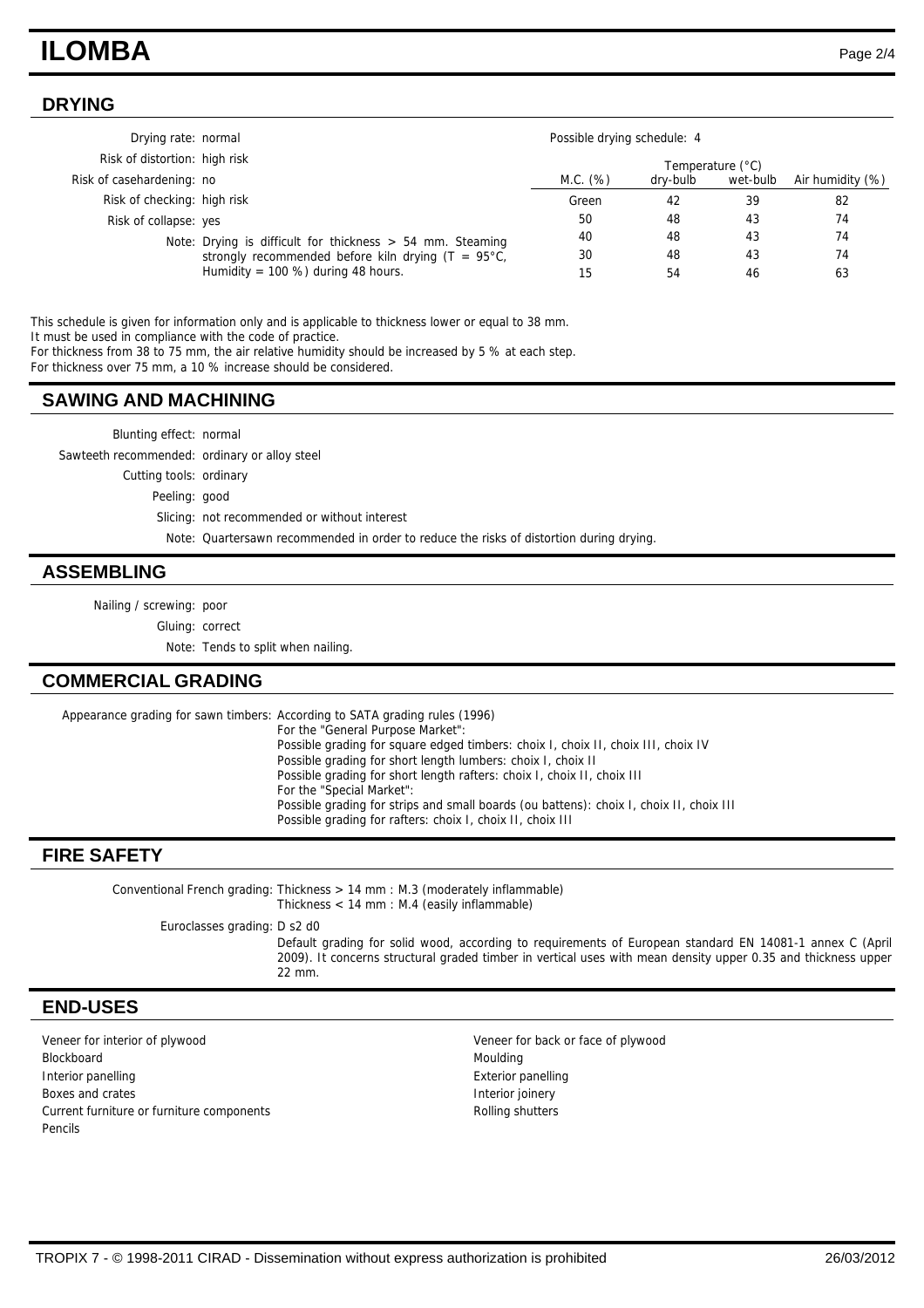# **ILOMBA** Page 3/4

## **MAIN LOCAL NAMES**

| Country                          | Local name       | Country                          | Local name     |
|----------------------------------|------------------|----------------------------------|----------------|
| Angola                           | <b>ILOMBA</b>    | Benin                            | <b>ALAL</b>    |
| Cameroon                         | ETENG            | Congo                            | <b>ILOMBA</b>  |
| <b>Ivory Coast</b>               | <b>WALELE</b>    | Gabon                            | <b>ETENG</b>   |
| Ghana                            | <b>OTIE</b>      | Equatorial Guinea                | CALABO         |
| Nigeria                          | AKOMU            | Central African Republic         | <b>GELE</b>    |
| Democratic Republic of the Congo | <b>ILOMBA</b>    | Democratic Republic of the Congo | <b>LIFONDO</b> |
| Democratic Republic of the Congo | LOLAKO           | Sierra Leone                     | <b>KPOYEI</b>  |
| United Kingdom                   | <b>PYCNANTUS</b> |                                  |                |